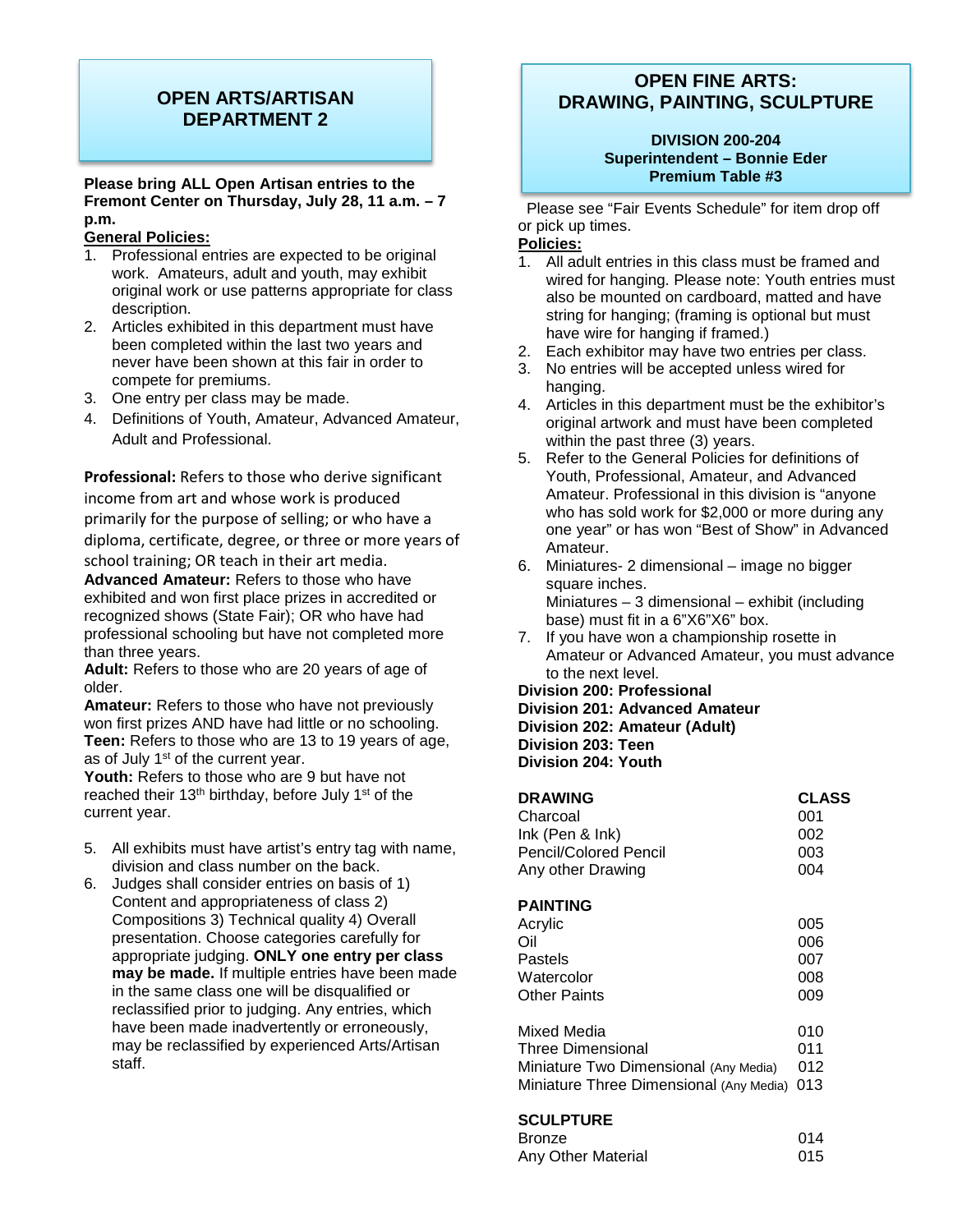# **FINE ARTS AWARDS AND DONORS**

**Best in Show: Fremont County Fair will** present Best in Show rosettes to the best overall entry as determined by the judges, in each of the following: Painting, Drawing, and Sculpture at each proficiency level, Professional, Advanced Amateur, Amateur,

Teen and Youth.

**People's Choice Awards: Fair guests may** vote for the one entry which they like the best in the following categories: Painting, Drawing **or** Sculpture.

**Riverton Artist's Guild:** Will present "Way to Go" awards to one entry in the Youth,

Amateur and Advanced Amateur Divisions.

# **OPEN VISUAL ARTS: PHOTOGRAPHY DIVISION 205 – 208**

**Superintendent – Linda Drewry Premium Table #3**

**Please bring ALL Open Visual Arts Entries to the Fremont Center on Thursday, July 28, 11 a.m. – 7 p.m**.

# **Policies:**

- 1. Exhibitors may only enter one exhibit per class.
- 2. No captions; hanging attachments, frames, or glass.
- 3. Size: no photos smaller than 5"X7" and no larger than 11"X14".
- 4. All photos must be mounted on mount board. Foam board is acceptable. Poster paper will not be accepted. Entire exhibit including mount board must not exceed 11"X 14". Larger sizes will not be accepted.
- 5. Photos may be matted or unmated. No oval photos will be accepted.
- 6. Please label the back of each exhibit in the lower right corner with your name and address. Attach entry tag with tape on the back to the bottom right, with picture facing you.
- 7. Digital exhibits must not be manipulated except for those entered in Digital Contest. All digital entries may be cropped and sized. Digital contest to include before photo.

### **Division 205: Youth Division 206: Teen Division 207: Amateur (Adult)**

| <b>COLORED PHOTOS</b> | <b>CLASS</b> |
|-----------------------|--------------|
| People, candid        | 001          |
| Portrait              | 002          |
| Wildlife              | 003          |
| Animals, pets         | 004          |
| <b>Plants/Flowers</b> | 005          |

| Agricultural    | 006 |
|-----------------|-----|
| Landscape       | 007 |
| Any Other Photo | 008 |

# **BLACK & WHITE**

| People, candid                                   | 009 |
|--------------------------------------------------|-----|
| Portrait                                         | 010 |
| Wildlife                                         | 011 |
| Animals, pets                                    | 012 |
| <b>Plants/Flowers</b>                            | 013 |
| Agriculture                                      | 014 |
| Landscape                                        | 015 |
| Any Other Photo                                  | 016 |
| <b>Story Telling Series:</b>                     | 017 |
| A sequence of 4-5 pictures, mounted together, to |     |
|                                                  |     |

tell/show a story. Photos may not be entered in another class.

### **DIGITAL CONTEST**

1. Photos entered in this contest must be accompanied by an index card with an explanation of manipulations which have been made to the photo digitally. Manipulations may include placement, proportion, color enhancement (Photoshopped) etc. Please include a before photo of the manipulated photo.

| Digital Contest            | 018 |
|----------------------------|-----|
| Best Camera Phone "Selfie" | 019 |

# **VISUAL ARTS AWARDS**

**Best In Show:** Fremont County Fair will present Best In Show rosettes to the best overall entry, as determined by the judges, in each of the following: Colored; Black & White; Digital at each proficiency level, Amateur, Teen and Youth. **People's Choice Award:** Fair guests may vote for the one entry, which they like best, from the following categories: Colored, Black & White, and

Digital.

**MY FAMILY "Family Fun" PICTURE DIVISION 208**

• Qualifies for Theme Contest

### **Policies:**

- 1. Exhibit shall consist of one picture taken of the family group. Extra credit for picture of family preparing for the Fremont County Fair or doing a service project.
- 2. No professional photos are allowed.
- 3. May be matted, no glass.
- 4. These items shall be placed through five places to qualify them for the Theme Contest.

Picture of My Family 001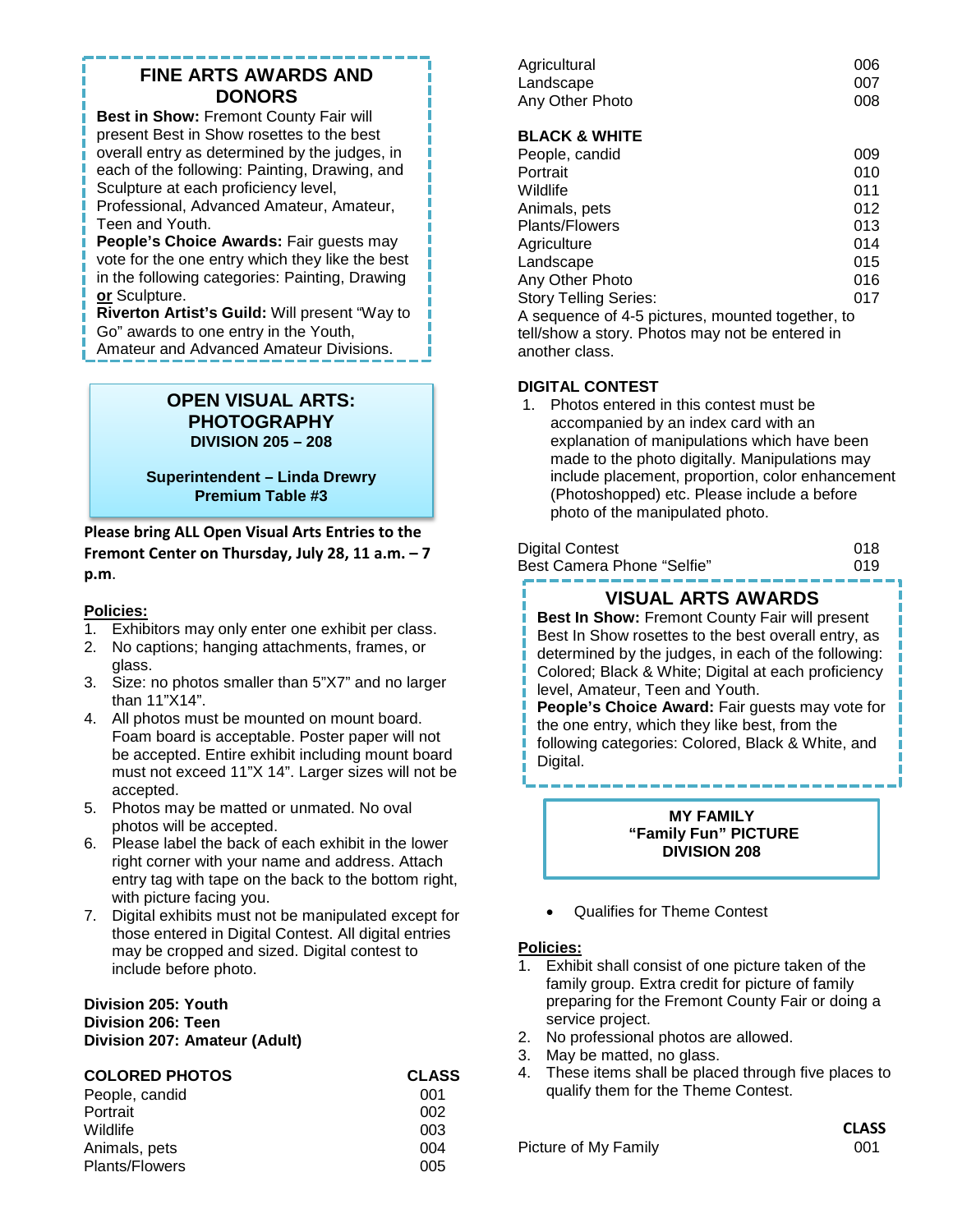### **THEME PICTURES "Goin' Hog Wild!" DIVISION 208**

• Qualifies for Theme Contest

### **Policies:**

- 1. Exhibit shall consist of one picture taken by the exhibitor.
- 2. May be matted, no glass
- 3. These items shall be placed through five places to qualify for the Theme Contest.
- 4. Top three photo's to become the property of the Fremont County Fair for promotional use.

|                                       | <b>CLASS</b> |
|---------------------------------------|--------------|
| Pictures must be of FC Landscape      | 002          |
| Pictures must be of Fair site         | 003          |
| Picture must be of "Life on the Farm" | 004          |
|                                       |              |

### **FREMONT COUNTY CATTLEWOMEN'S PHOTO CONTEST DIVISION 208 Fremont Center**

This contest is designed to stimulate interest and public awareness of the BEEF CATTLE INDUSTRY.

# **Policies:**

- 1. The subject is the beef cattle and/or cattle industry with the photo depicting some aspect of the industry. (Example; feeding, corral activities, livestock grazing, cow/calf agricultural landscape.)
- 2. Open to all interested photographers.
- 3. Entries limited to three (3) per contestant.
- 4. Photos may be in color, black & white or digital.
- 5. Winning entries become the property of the Fremont County Cattlewomen to be used in BEEF PROMOTION.
- 6. Photos size: minimum 8"X10" to maximum of 11"X14".
- 7. Photo must be matted, but should not be framed.
- 8. Please attach dot Velcro tabs (hook side) at the top two corners on the back of photo and one dot in the center of the bottom of photo.
- 9. Identification label must be attached to the BACK of the photo, include your name, address, phone number, type and model of camera used.
- 10. There are not premiums for this contest.
- 11. Individuals make pick up there photos on Sunday, August 7. Any item not picked up on this date will be taken to the fair office for pick up.
- 12. Deliver pictures to the Fremont Center on Thursday, July 28 11 a.m. to 7 p.m. For more information contact Janet Givens, 307-856-6310.

# **CLASS**

Cattlewomen's Photo Contest **Cattlewomen's** Photo Contest

### Awards will be given for:

- 1. Ag Production Cow(s) must be in picture
- 2. Ag Industry
- 3. People's Choice

# **ALL NEW SPECIAL CONTEST FAIR NIGHT PHOTO SHOOT DIVISION 208 – CLASS 006**

I

**WHO CAN PARTICIPATE:** Anyone ages 14 and up. Pre-registration is not required, but desired. **LIMIT:** One photograph per exhibitor will be accepted.

**WHERE:** Check-in will be in the Fremont Center, Open Class Building.

**WHEN: Wednesday, August 3, 2022 at 5:30 p.m.**

**WHAT:** Exhibitors will bring their digital cameras, (with blank memory card) or cell phones to the fair, and check in at the Fremont Center. The theme of the Photo Shoot will be announced and instructions given. Exhibitors will go take pictures on grounds that go with the theme announced. After the period of the photo shoot (1 hour), participants will return to the Fremont Center and download one (1) image to be submitted for judging from their camera memory card or phone. **No digital alterations or cropping will be allowed. No monopods or tripods will be allowed.** 

**JUDGING:** Judging will take place Wednesday evening and the winner will be announced Thursday, when the building opens, at noon. Guest may vote on their favorite photo and the People choice award will be awarded on Saturday, August 6.

\*All photographs entered will become the property of the Fremont County Fair and may be used as promotional material.

#### **OPEN ARTISAN DIVISION 210-221 Co-Superintendents: Linda Richendiffer & Deb Williams Premium Table #3**

# **Policies:**

- 1. Professional entries are expected to be original work. Amateurs and Youth may exhibit original work or use patterns appropriate to class description.
- 2. Articles exhibited in this department must have been completed within the last three years and never have been shown at this fair in order to compete for prizes.
- 3. One entry per class.
- 4. Refer to Department General Rules for definitions of Youth, Adult Amateur, Advanced Amateur and Professional.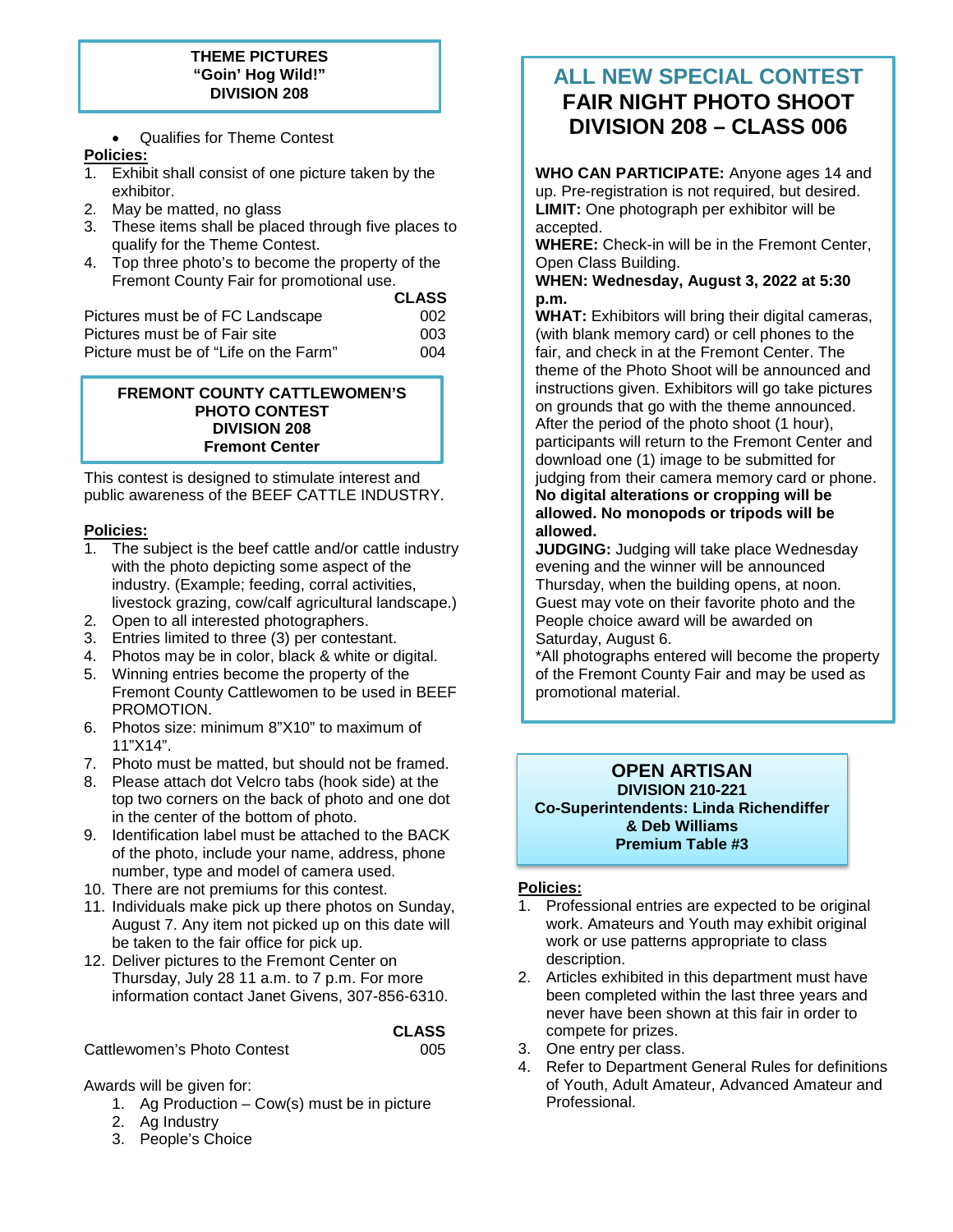# **GEOLOGY**

**Division 210 - 211**

On an index card, identify where item was found and what it is.

**CLASS**

| Division 210:       | Youth |
|---------------------|-------|
| Division 211: Adult |       |

#### **SINGLE PIECE ENTRIES**

| Agates/Jaspers        | 001 |
|-----------------------|-----|
| <b>Fossils</b>        | 002 |
| Rocks as found        | 003 |
| <b>Minerals</b>       | 004 |
| <b>Petrified Wood</b> | 005 |
| Crystal               | 006 |

#### **(Place all pieces in one display) MULTIPLE PIECE ENTRIES**

| Agates/Jaspers                                        | 007 |
|-------------------------------------------------------|-----|
| Fossil                                                | 008 |
| Rocks as found                                        | 009 |
| <b>Minerals</b>                                       | 010 |
| <b>Petrified Wood</b>                                 | 011 |
| Crystals                                              | 012 |
| Mixed Multiple Case (and or all of the above classes, |     |
|                                                       |     |

ex. Agates, petrified, wood and crystals) 013

| <b>LAPIDARY</b>           |  |
|---------------------------|--|
| <b>Division 212 - 214</b> |  |

Lapidary is the art of cutting, shaping and polishing of a stone or cabochon.

| Division 212: Youth<br>Division 213: Amateur | Division 214: Advanced Amateur |                                                  |
|----------------------------------------------|--------------------------------|--------------------------------------------------|
|                                              |                                | <b>CLASS</b>                                     |
| <b>CABOCHON ONLY*</b>                        |                                |                                                  |
| Not set                                      |                                | 001                                              |
| Handcrafted Jewelry                          |                                | 002                                              |
| Set in Commercial Mount                      |                                | 003                                              |
|                                              |                                | <b>CLASS</b>                                     |
| Wire Wrapping                                |                                | 004                                              |
| Any Other Item                               |                                | 005                                              |
| commercial template.                         |                                | *Cabochon may be any size, but must conform to a |
| <b>FREE FORM STONE</b>                       |                                |                                                  |
| Not Set                                      |                                | 006                                              |
| Handeratted Jowelry                          |                                | <b>007</b>                                       |

| <b>Handcrafted Jewelry</b> | 007 |
|----------------------------|-----|
| Wire Wrapped Stone         | 008 |
| Any Other Item             | 009 |

# **POTTERY**

**Division 215 - 218**

| Division 215:<br>Division 216:<br>Division 217:<br>Division 218: | Special Needs (Classes 001-006 &<br>010)<br>Youth<br>Amateur<br><b>Advanced Amateur</b> |              |
|------------------------------------------------------------------|-----------------------------------------------------------------------------------------|--------------|
|                                                                  |                                                                                         | <b>CLASS</b> |
| Utilitarian                                                      |                                                                                         | 001          |
| Decorative                                                       |                                                                                         | 002          |
| <b>Combined Form</b>                                             |                                                                                         | 003          |
| Hand Built                                                       |                                                                                         | 004          |
| Novelty                                                          |                                                                                         | 005          |
| Sculpture                                                        |                                                                                         | 006          |
| <b>Burnished</b>                                                 |                                                                                         | 007          |
| Raku                                                             |                                                                                         | 008          |
| Mixed Media                                                      |                                                                                         | 009          |
| Ceramics                                                         |                                                                                         | 010          |

# **SILVER SMITHING Division 219 - 221**

Silversmithing is the art of soldering two pieces of metal together.

**Division 219: Youth Division 220: Amateur Division 221: Advanced Amateur/Professional**

|                   | <b>CLASS</b> |
|-------------------|--------------|
| w/Cabochon.       | 001          |
| w/Free Form Stone | 002          |
| w/Facetted Stone  | 003          |
| w/No Stones       | 004          |
| Any Other Item    | 005          |

### **ARTISANS AWARDS AND DONORS**

Riverton Gem and Mineral Society provides \$20.00 cash awards to top Artisans. **Geology** – Presidents Choice **Lapidary** – Presidents Choice **Silversmithing** – Presidents Choice **Artisan Sweepstakes** receive a complimentary one year membership in the Riverton Mineral and Gem Society. **Best of Show** – Fremont County Fair will present Best of Show Rosettes to the best overall entry in

Geology, Lapidary, Pottery and Silversmithing.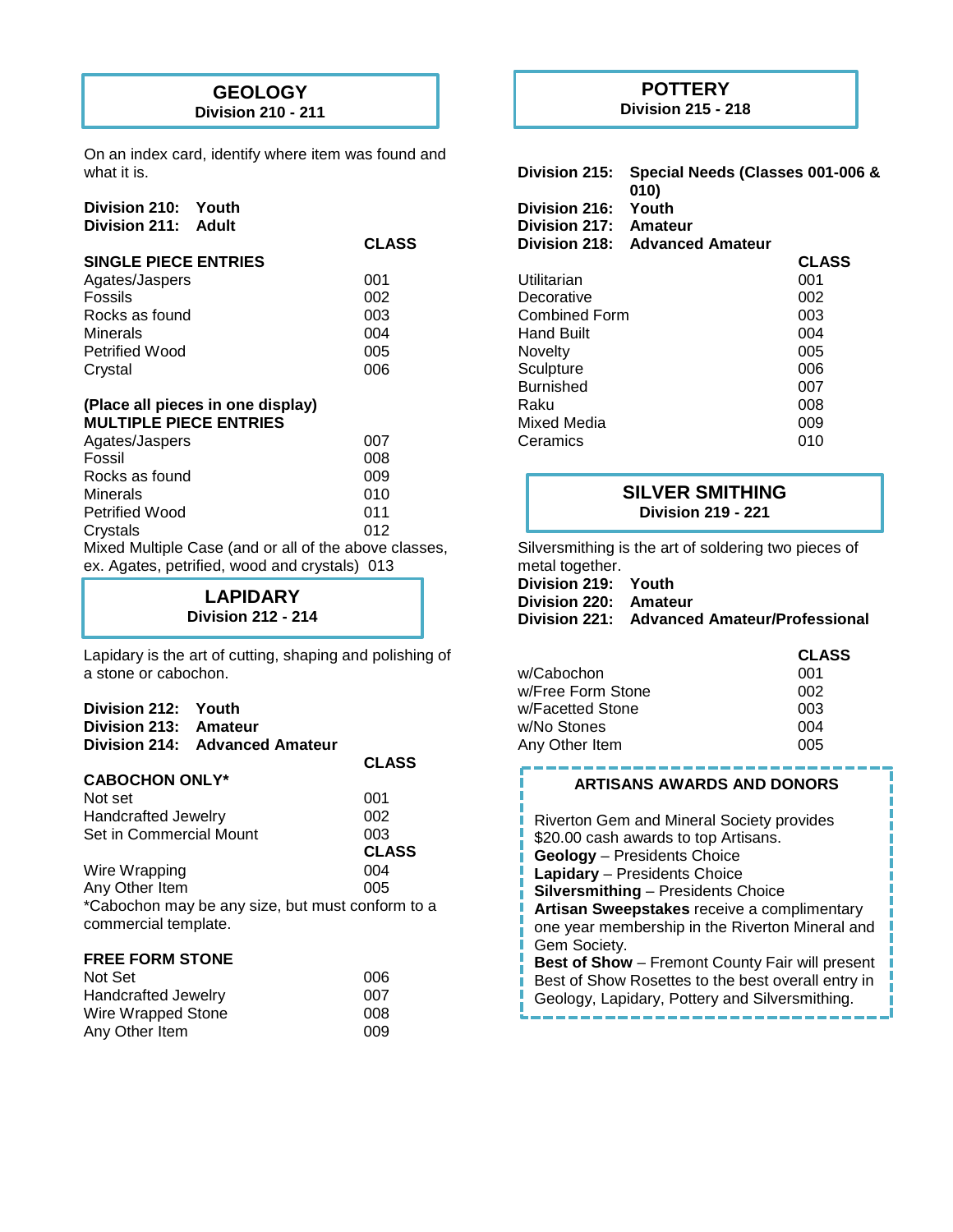### **NATURAL FIBER ARTS Department 2 Division 222 – 240 Premium Table #3**

### **Policies:**

- 1. All entries must be made with fibers which are at least 60% natural and finished within the last year. **For all types of natural fibers from animal sources only.**
- 2. Maximum of two entries per class.
- 3. Attach a 3X5 card with each exhibit which lists the material(s) used, technique(s) used, and intended use. This card is required to be judged.
- 4. A participant may enter as Amateur in a class, if they (1) have had little or no training, (2) do their craft for pleasure and (3) have not been paid to teach a workshop or class in fiber arts.
- 5. A participant may enter as Advanced Amateur, if they (1) have had experience completing a variety of fiber art projects. (2) Have not taught a fiber arts class and (3) have not put fiber art items up for sale.
- 6. A participant should enter as a Professional if they (1) do not meet the criteria of amateur (2) Primarily produce their work for sale (3) have taught fiber arts classes or workshops.
- 7. Handspun entries must be handspun by the exhibitor and the same for woven entries.
- 8. Collaborations: When entering in the 1-2 or 3-4 person categories enter under one name on the entry form and fill in the other names on the entry tag before check in. Under the group category, enter under the group's name. Entries are eligible for the Overall Grand Championship, but not individual Best of Show awards.

# **HAND SPUN**

**Division 222 - 224**

| Division 222: | Amateur                 |
|---------------|-------------------------|
| Division 223: | <b>Advanced Amateur</b> |
| Division 224: | <b>Professional</b>     |
|               |                         |

|               |     | Knitted Crocheted Woven Any Other |     |     |  |
|---------------|-----|-----------------------------------|-----|-----|--|
| Garment       | 001 | 005                               | 009 | 013 |  |
| Accessory 002 |     | 006                               | 010 | 014 |  |
| Miniature     | 003 | 007                               | 011 | 015 |  |
| Any Other 004 |     | 008                               | 012 | 016 |  |
|               |     |                                   |     |     |  |

# **HAND SPUN YARN Division 225**

|             |     | Wool Any Other Fiber | <b>Fiber Blend</b> |
|-------------|-----|----------------------|--------------------|
| Single 001  |     | 004                  | 007                |
| Plied       | 002 | 005                  | 008                |
| Novelty 003 |     | 006                  | 009                |

### **COMMERCIAL FIBER Division 226 - 228**

| Division 226: Amateur |                                |
|-----------------------|--------------------------------|
|                       | Division 227: Advanced Amateur |
|                       | Division 228: Professional     |

|                                 | Knitted | Crocheted |
|---------------------------------|---------|-----------|
| Garment                         | 001     | 013       |
| Hat                             | 002     | 014       |
| Scarf                           | 003     | 015       |
| Bag                             | 004     | 016       |
| Socks/Gloves                    | 005     | 017       |
| <b>Blanket</b>                  | 006     | 018       |
| Rug                             | 007     | 019       |
| Decorative Accessory            | 008     | 020       |
| <b>Baby Blanket</b>             | 009     | 021       |
| <b>Baby Clothes/Accessories</b> | 010     | 022       |
| Shawls                          | 011     | 023       |
| Any Other                       | 012     | 024       |

# **HOLIDAY Division 229 - 231**

| Division 229:<br>Division 230:<br>Division 231: Professional | Amateur<br><b>Advanced Amateur</b> |              |
|--------------------------------------------------------------|------------------------------------|--------------|
|                                                              |                                    | <b>CLASS</b> |
| <b>Tree Skirt</b>                                            |                                    | 001          |
| <b>Table Runner</b>                                          |                                    | 002          |
| Wall Hanging                                                 |                                    | 003          |
| Stocking                                                     |                                    | 004          |
| Ornament                                                     |                                    | 005          |
| Any Other                                                    |                                    | ററഞ          |

# **HOOKED – ANY TYPE Division 232 - 234**

| Division 232: Amateur<br>Division 234: Professional | Division 233: Advanced Amateur |              |
|-----------------------------------------------------|--------------------------------|--------------|
|                                                     |                                | <b>CLASS</b> |
| Rug - Small 3X4 ft.                                 |                                | 001          |
| Rug - Larger than 3X4 ft.                           |                                | 002          |
| Decorative Accessories                              |                                | 003          |
| Any Other                                           |                                | 004          |
|                                                     |                                |              |

|       |                                       | <b>FELTED</b><br><b>Division 235--237</b>                        |              |
|-------|---------------------------------------|------------------------------------------------------------------|--------------|
|       | <b>Division 235:</b><br>Division 236: | Amateur<br><b>Advanced Amateur</b><br>Division 237: Professional |              |
|       |                                       |                                                                  | <b>CLASS</b> |
|       | Garment                               |                                                                  | 001          |
| Scarf |                                       |                                                                  | 002          |
| Hat   |                                       |                                                                  | 003          |
| Bag   |                                       |                                                                  | 004          |
|       | Footwear/Gloves                       |                                                                  | 005          |
| Rug   |                                       |                                                                  | 006          |
|       | (Felted cont.)                        |                                                                  | <b>CLASS</b> |